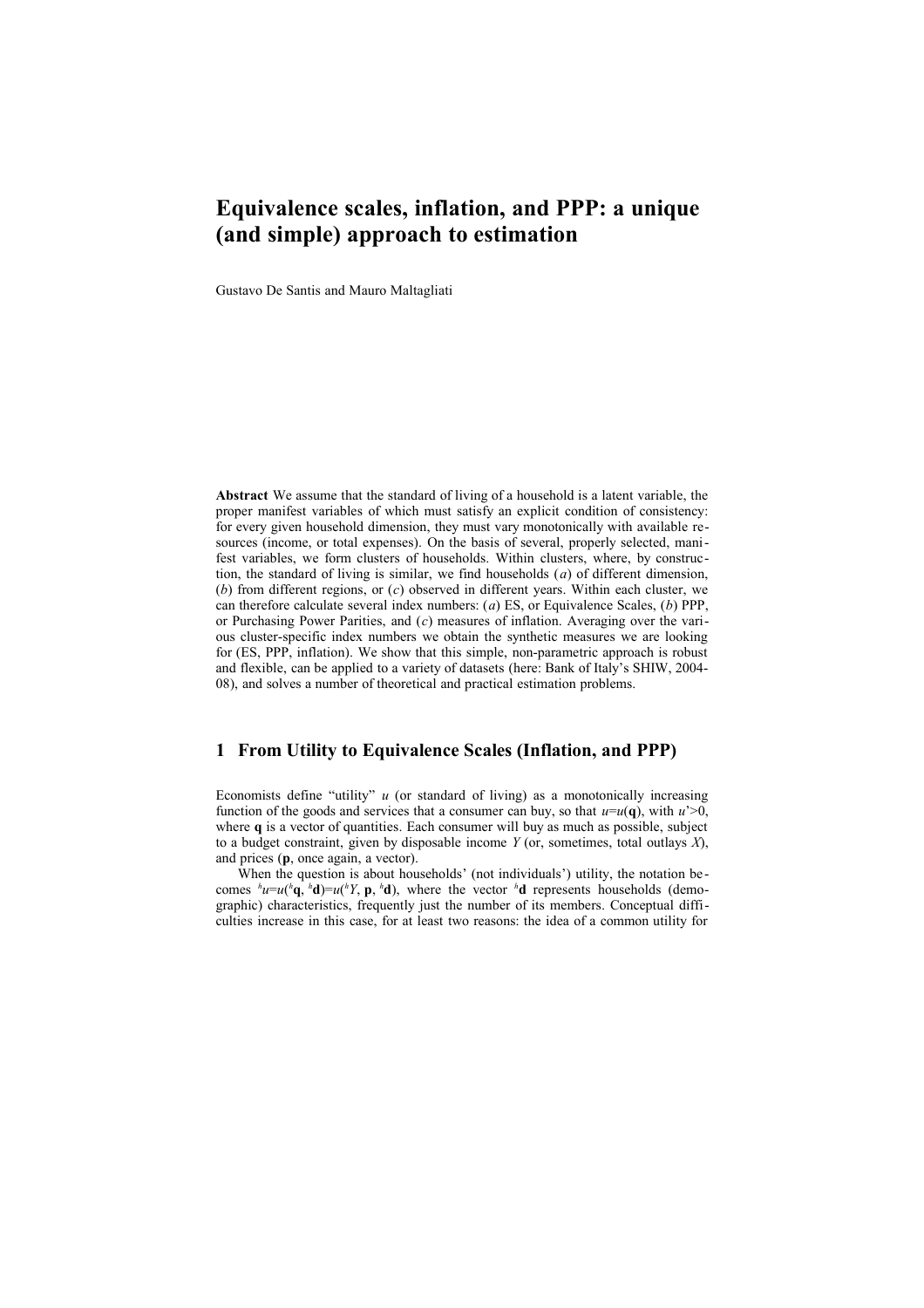all household members may be questioned<sup>[1](#page-1-0)</sup>, and family characteristics may impact one's utility directly<sup>[2](#page-1-1)</sup>. Ignoring both objections, as we will do here, one can force utility to be the same in two demographically different cases ( $\mu = \mu$ ; *r*=reference), and thus find the level of income  $\frac{h}{f}$  that makes household *h* as well off as household *r*, with income  $\gamma Y$ . The ratio  $\gamma Y/Y$  is the equivalence scale, that is the relative income that "compensates" a household of type *r* for a change in its demographic characteristics, from *<sup>r</sup>***d** to *<sup>h</sup>***d**. (Prices **p** need not be known if they can be assumed to be the same for both households.)

The first original contribution of this paper (but see also De Santis and Maltagliati, 2010) is that we let two more variables appear as "household characteristics": year of observation *t* and area of residence *a* (region, country, etc.). Therefore, the ratio  $r(t)$ *Y*/ $r(t0)$ *Y* that we will later compute on sample data is an estimate of the price increase between  $t_0$  and  $t_1$ . Similarly, the ratio  $r(a)/\gamma f(a0)/\gamma$  is an estimate of the average price ratio in the two areas considered,  $a_1$  and  $a_0$ , or *PPP* (Purchasing Power Parity). In both cases, as with the estimation of *ES*, the crucial assumption is that households belonging to the same cluster enjoy the same standard of living. The remarkable feature, here, is that we can estimate inflation and PPP without knowing prices.

### **2 The Elusive Notion of Utility: Economics vs. Statistics**

The main difficulty with the economic approach to the estimation of equivalence scales is that, even with highly simplifying assumptions, deriving utility from general theoretical assertions and comparing it across households is a defying task. Empirical results frequently prove senseless, or unstable, or both.<sup>[3](#page-1-2)</sup>

The second contribution of this paper is a suggestion as to how to overcome these difficulties. Let us *assume* that the standard of living is a latent variable that is correlated with "consistent" manifest variables, where consistent means that, for any given household composition (=number of members), these variables must vary monotonic-ally with income<sup>[4](#page-1-3)</sup>.

If our indicators (=manifest variables) were related only to the standard of living (latent variable), and to nothing else, each of it would suffice - and, incidentally, Engel's method falls squarely into this type of approach, because the food share is frequently (but erroneously) believed to depend only on how well off a household is. But we improve over Engel and his epigones in two respects: *a*) we use several manifest variables to signal utility, not just one (food share); and *b*) we do not try to *measure* utility (cardinal approach), merely to identify groups (clusters) of households where

<span id="page-1-0"></span><sup>&</sup>lt;sup>1</sup> See e.g. Browning et al. (1994). We will instead *assume* that the standard of living is (basically) the same within families. In this paper, we will use the terms "family" and "household" interchangeably.<br><sup>2</sup> For instance, those who get married or have children may need to spend less on social life precisely

<span id="page-1-1"></span>because they have a family, who satisfies their need for company, at least in part.

<span id="page-1-2"></span><sup>&</sup>lt;sup>3</sup> "Economists who want to measure economies of household scale face unpalatable choices. They can use the atheoretical Engel method, which works but makes no sense ... or they can try a method ... that makes sense but does not work" (Gibson 2002: 357) And: "In general, there is no accepted method for determining equivalence scales, and no equivalence scale is recommended by the OECD for general use" OECD (2008).

<span id="page-1-3"></span> $4\overline{4}$  Or total outlays, depending on which is available. The derivative can be either negative (if the good is a necessity, like food share: it decreases as income increases) or positive (if the good is a luxury: it increases with income), over the entire range of observed income, separately for each household composition.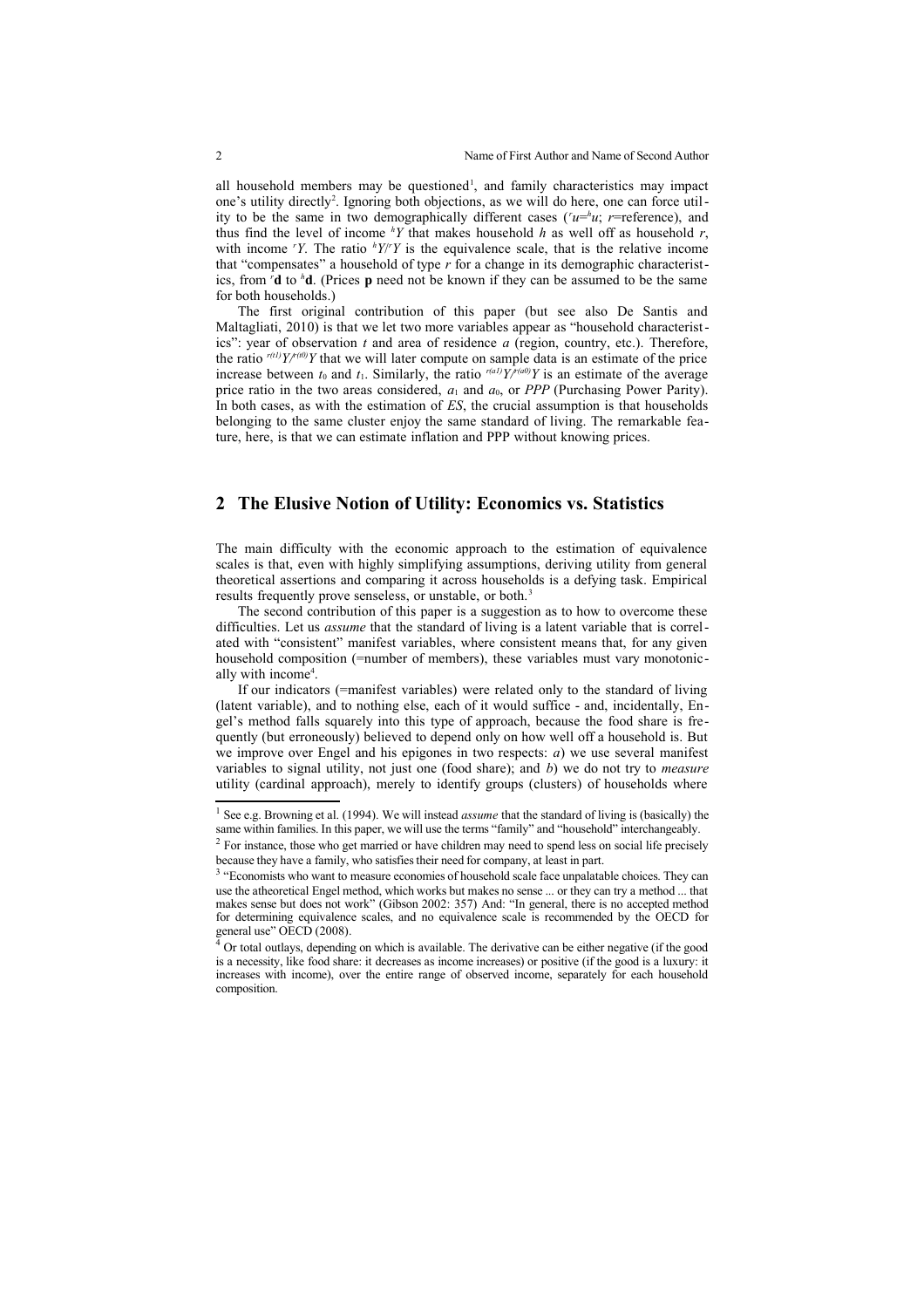#### Contribution Title 3

utility is (or can be assumed to be) more or less the same, despite possible variations in households' dimension, resources, region and year of observation. This is consistent with an ordinal approach to the study of utility, normally accepted in literature.

Resources (income or total expense) are *not* among the manifest variables that we consider for clustering. But once we have our clusters, within each of it we can calculate the average resources of the reference household (*<sup>r</sup>Y*) and of any other household typology (*hY*). The (assumed) equality of utility within clusters is precisely what permits us to claim that the ratio  $hY/Y'Y$  is an estimate of cluster-specific ES, PPP, or inflation, depending on what differentiates the compared households. Averaging over all clusters, we arrive at an estimate of the more general measures we are looking for.

### **3 A few empirical results**

After having applied this approach to Istat (micro) consumption data of 2003 to 2008 (De Santis and Maltagliati 2010), in this paper we apply it to SHIW data (Survey of Household Income and Wealth, by Bankitalia), more or less on the same period (2004, 2006, and 2008), but on a smaller sample (about 23.4 thousand households, of 1 to 5 members, as against 128 thousand, with Istat data), and on a totally different set of manifest variables - which, in a few cases, include subjective ones<sup>[1](#page-2-0)</sup>.

**Table 1:** Equivalence scales, inflation and PPP estimated on Istat and SHIW data. Italy.

| Hhld           | Equivalence scale  |                          |                          | Inflation (Base $2004=1$ ) |                    |                          |                    |           | PPP in Italy       |                          |
|----------------|--------------------|--------------------------|--------------------------|----------------------------|--------------------|--------------------------|--------------------|-----------|--------------------|--------------------------|
| Dimen.         | Istat <sup>a</sup> | <b>SHIW</b> <sup>b</sup> | Square root <sup>c</sup> |                            | Istat <sup>a</sup> | <b>SHIW</b> <sup>b</sup> | Istat <sup>d</sup> |           | Istat <sup>a</sup> | <b>SHIW</b> <sup>b</sup> |
|                |                    |                          |                          | 2003                       | 0.959              |                          | 0.978              | <b>NW</b> |                    |                          |
| 2              | 1.263              | 1.475                    | 1.414                    | 2004                       | 1                  |                          |                    | NE        | 1.001              | 0.968                    |
| 3              | 1.526              | 1.826                    | 1.732                    | 2005                       | 1.018              | (1.04)                   | 1.019              | Center    | 0.989              | 1.032                    |
| $\overline{4}$ | 1.672              | 2.049                    | 2.000                    | 2006                       | 1.040              | 1.085                    | 1.041              | South     | 0.829              | 0.759                    |
| 5              | 1.786              | 2.160                    | 2.236                    | 2007                       | 1.059              | (1.10)                   | 1.060              | Islands   | 0.779              | 0.745                    |
|                |                    |                          |                          | 2008                       | 1.077              | 1.110                    | 1.095              |           |                    |                          |

Notes. <sup>a</sup> Our own elaborations on Istat Household Consumption Survey data, 2003-2008 (De Santis and Maltagliati, 2010). <sup>b</sup> Own elaborations on Bank of Italy's Survey on Household Income and Wealth (2004, 2006, 2008). <sup>c</sup> OECD(2008). <sup>d</sup> Official estimates of inflation in Italy.

Table 1 shows that, despite the ample differences in the data sets and in the manifest variables, the method yields comparable results on both Istat and SHIW data. The resulting equivalence scale is not far from the OECD (2008) square root one - which is now "fashionable", but for which, to the best of our knowledge, nobody ever produced supporting empirical or theoretical evidence. *PPP* are reasonable, and comparable to those proposed by Cannari and Iuzzolino (2009). Our estimates of inflation are relatively poor in the first period (2004-2006) but good later on (up to 2010 - preliminary and not shown here): the apparent anomaly of 2006 data needs further investigation. Note, however, that both *PPP* and inflation are estimated without knowing prices.

<span id="page-2-0"></span><sup>&</sup>lt;sup>1</sup> Manifest variables for SHIW are: food share; subjectively declared economic conditions; some holidays in year (dichotomous); holidays where? (hotel, house, tent, ...); subjectively perceived poverty line; share of income saved. Manifest variables for Istat are listed in De Santis and Maltagliati  $(2010)$ .